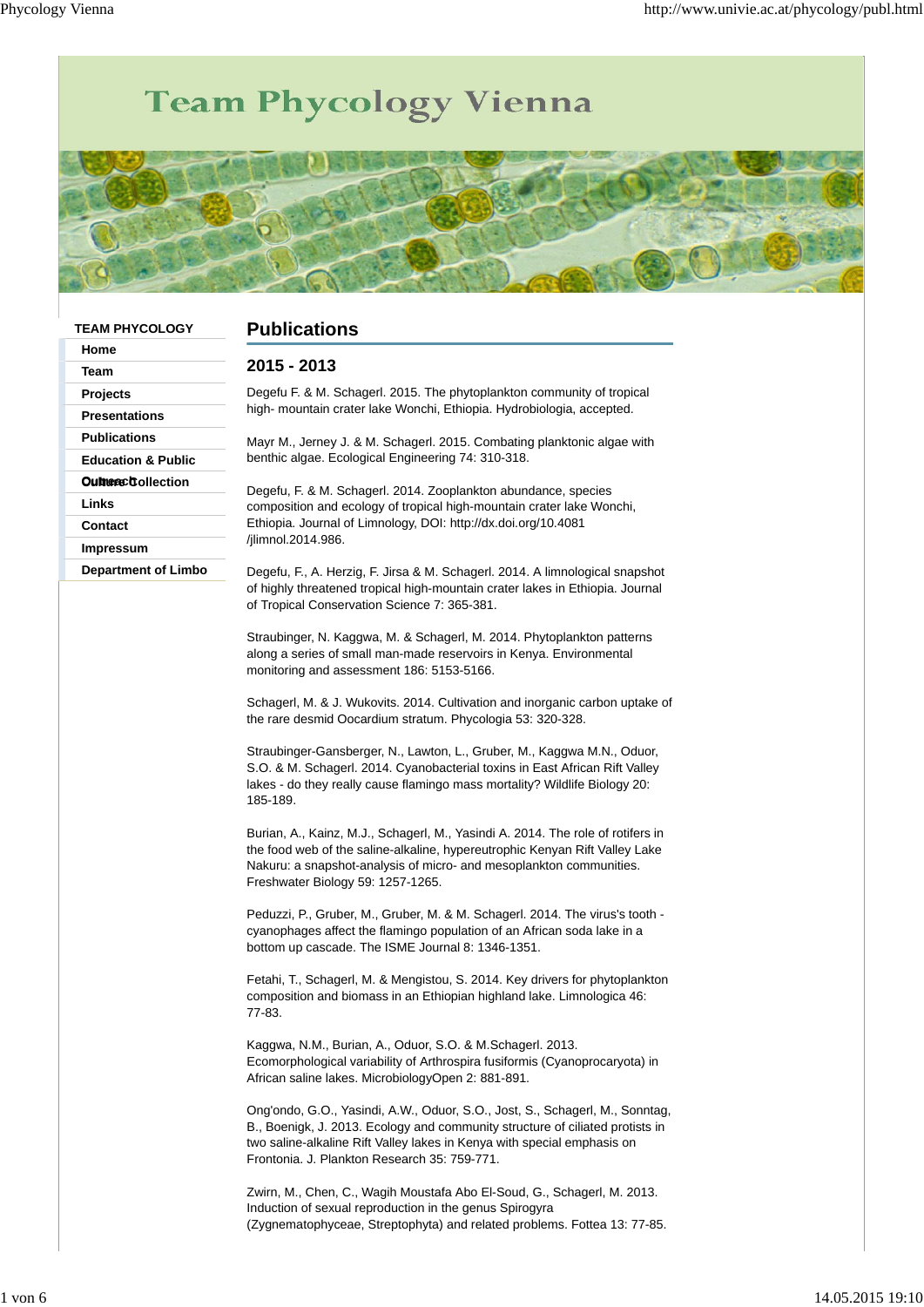Burian, A., Schagerl, M. & Yasindi, A. 2013. Microzooplankton feeding behavior: Grazing on the microbial and the classical food web of African soda lakes. Hydrobiologia 710: 61-72.

Kaggwa, M.N., Gruber, M., Oduor, S.O., Schagerl, M. 2013. A detailed time series assessment of the diet of Lesser Flamingos - further explanation for their itinerant behaviour. Hydrobiologia, 710: 83-93.

Jirsa, F., Gruber M., Stojanovic A., Odour S.O., Mader D., Körner W., Schagerl M. 2013. Major and Trace Element Geochemistry of Lake Bogoria and Lake Nakuru, Kenya, during extreme drought. Chemie der Erde Geochemistry 73: 275-282.

## **Former**

Chen, C., Barfuss, M., Coleman, A., Pröschold, T. & Schagerl, M. 2012. Hidden diversity of the green alga Spirogyra (Conjugatophyceae, Streptophyta). BMC Evolutionary Biology 12:77.

Chen, C. & Schagerl, M. 2012. Slow evolution of 1506 group I intron in Spirogyra LINK 1820 (Zygnematophyceae, Streptophyta), a fast evolving lineage in the Zygnemataceae. Fottea 12: 255-272.

Chen, C., Barfuss, M., Coleman, A., Pröschold, T. & Schagerl, M. 2012. Hidden diversity of the green alga Spirogyra (Conjugatophyceae, Streptophyta). BMC Molecular Biology12:77.

Chen, C. & Schagerl, M. 2012. Slow evolution of 1506 group I intron in Spirogyra LINK 1820 (Zygnematophyceae, Streptophyta), a fast evolving lineage in the Zygnemataceae. Fottea 12: 255-272.

Burian, A., Schagerl, M. & Yasindi, A. 2012. Microzooplankton feeding behavior: Grazing on the microbial and the classical food web of African soda lakes. Hydrobiologia, DOI: 10.1007/s10750-012-1023-2.

Fetahi T., Mengistou S., Schagerl, M. 2011. Zooplankton Community Structure and Ecology of the Tropical-highland Lake Hayq, Ethiopia. Limnologica 41: 389-397.

Schagerl, M. & Möstl, M. 2011. Drought stress, rain and recovery of the intertidal seaweed Fucus spiralis. Marine Biology 158: 2471-2479.

Degefu, F., Mengistu, S. & Schagerl, M. 2011. Potential Influence of Fish Cage Farming on Water Quality and Plankton in Fish Ponds: A Case Study in the Rift Valley and North Shoa Reservoirs, Ethiopia. Aquaculture 316: 129-135.

Kaggwa, M., D. Liti & M. Schagerl, 2011. Small tropical reservoirs and fish cage culture: a pilot study conducted in Machakos district, Kenya. Aquaculture International 19: 839–853.

Pokorny, N., C. Fesl, R., Schagerl, M. & J Waringer 2011. Factors structuring macroinvertebrate communities in a rivulet and it´s springs in the Upper Austrian limestone alps. River research and applications 28: 637–646.

Schagerl, M., Angeler, D.G. & Biester A., 2011. Phytoplankton community structure along saline and trophic gradients in urban clay-pit ponds (Vienna, Austria): unique assemblages in a human-dominated environment. Fundamental and applied Limnology 178: 301-314.

Fetahi, T., Schagerl, M., Mengistou, S., Libralato, S., 2011. Food web structure and trophic interactions of the tropical highland lake Hayq, Ethiopia. Ecological modelling. 222: 804-813.

Borkenstein, C.G., Knoblechner, J., Frühwirth, H. & Schagerl, M. 2011. Cultivation of Chlorella emersonii with flue gas from a cement plant. Journal of applied phycology 23: 131-135.

Niedermayr, R. & Schagerl, M. 2010. Structuring factors of the phytobenthos community along a mountain headwater (National Park Kalkalpen, Austria).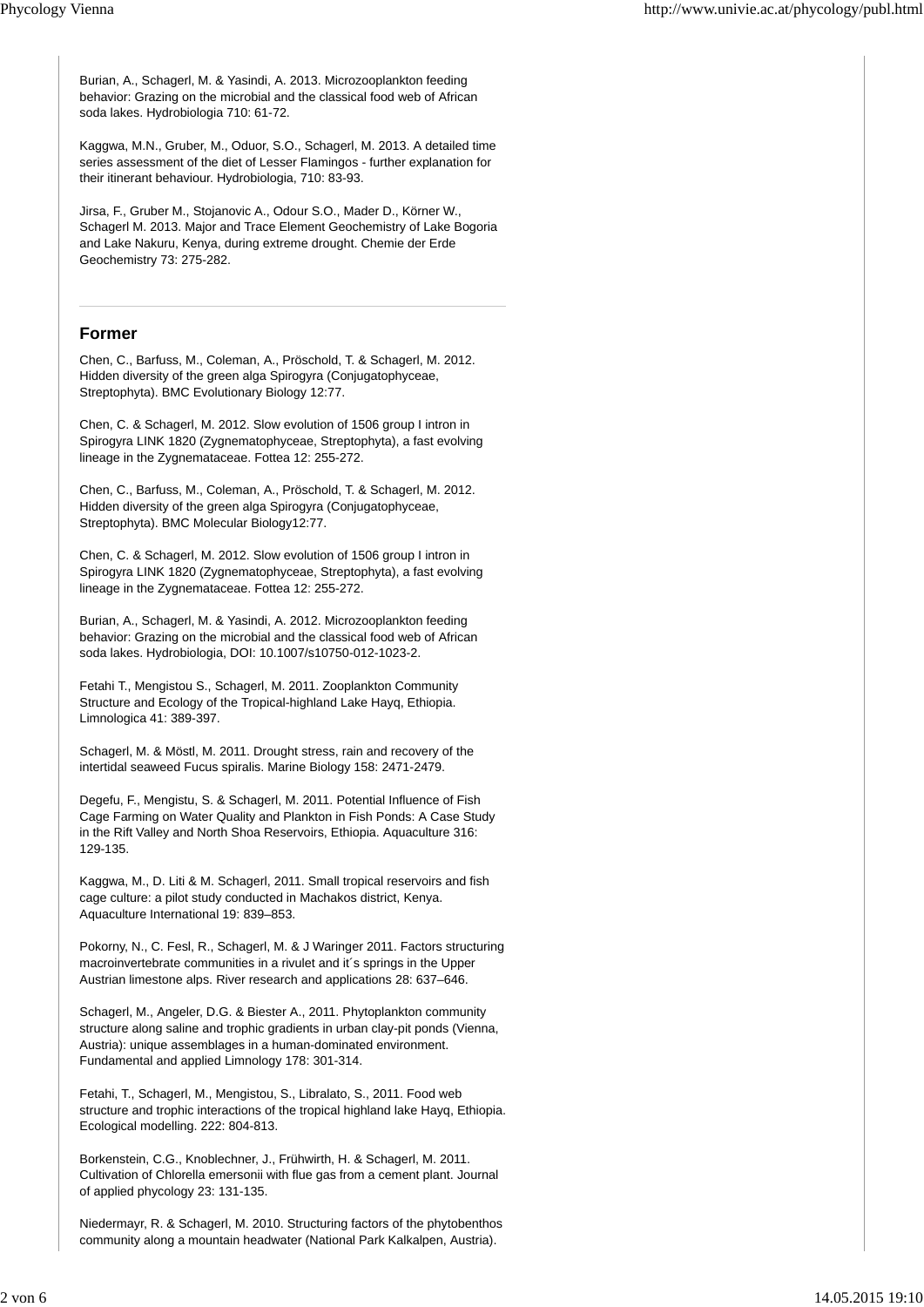Fundamental and Applied Limnology 177: 93-104.

Schagerl M., Bloch, I., Angeler, D.G. & C. Fesl, 2010. The use of urban clay-pit ponds for human recreation: assessment of impacts on water quality and phytoplankton assemblages. Environmental Monitoring and Assessment 165: 283-293.

Braun, B. & M. Schagerl, 2010. Algal communities of an impoundment along the river Große Erlauf (Austria) related to their environment. River Systems 19: 3-13.

R. Niedermayr, N. Pokorny & M. Schagerl, 2009. Die Phytobenthosgemeinschaft eines Quellbaches im Nationalpark Kalkalpen, Österreich. Beiträge zur Naturkunde Oberösterreichs 19: 269-294.

Schagerl, M., R. Hainz & C. Wöber, 2009. Autecology and species delineations of the green filamentous alga Spyrogyra LINK. Phycologia 48: 115.

Hainz, R., C. Wöber & M. Schagerl, 2009. The relationship between Spirogyra (Zygnematophyceae, Streptophyta) filament type groups and environmental conditions in Central Europe. Aquatic Botany 91: 173-180.

Schagerl, M., Drozdowski I., D.G. Angeler, T. Hein & S. Preiner, 2009. Water age – A major factor controlling phytoplankton community structure in a reconnected dynamic floodplain (Danube, Regelsbrunn, Austria). J. Limnol. 68: 274-287.

Schagerl, M, & Kerschbaumer M., 2009. Autecology of selected Vaucheria species (Xanthophyceae). Aquatic ecology 43: 295-303.

Pokorny, N., C. Fesl, R. Niedermayr & M. Schagerl, 2008. Die Evertebraten-Fauna des Almbaches und dessen Quellen im Nationalpark Kalkalpen, Oberösterreich. Zool.-bot. Ges. Österreich 145: 1-22.

Schagerl, M. & S. Oduor, 2008. Phytoplankton community relationship to environmental variables in three Kenyan Rift Valley saline-alkaline lakes. Marine and Freshwater Research 59: 125-136.

Preiner, S., Drozdowski I., Schagerl M., Schiemer F. & T. Hein, 2008. The significance of side-arm connectivity for carbon dynamics of the River Danube, Austria. Freshwater Biology 53: 238-252.

Oduor, S. O. & M. Schagerl, 2007. Phytoplankton photosynthetic characteristics in three Kenyan Rift Valley saline-alkaline lakes. J. Plankton Research 29: 1041-1050.

Weber, J. & Schagerl, M. 2007. Strategies of Spirogyra against Epiphytes. Arch. Hydrobiol. Suppl. Algol. Stud. 123: 57-72.

Schagerl, M., I. Bloch & A. Vietauer, 2007. Naturinseln im Siedlungsgebiet. Ziegelteiche in Wien und Niederösterreich. Eine ökologische Studie zur Erfassung hydrochemischer Eigenschaften und deren Einfluss auf Algengemeinschaften. Abh. Zool.-bot. Ges. Österreich, 36: 1-94.

Schagerl, M. & Künzl, G. 2007. Chlorophyll a extraction from freshwater algae – a comparison of selected methods and solvents. Biologia 62: 70-75.

Oduor, S.O. & M. Schagerl, 2007. Temporal Trends of Ion contents and Nutrients in three Kenyan Rift Valley Saline-Alkaline Lakes and their influence on Phytoplankton biomass. Hydrobiologia 584: 59-68.

Riedler, P., Baranyi, C. Hein, T., Keckeis, S. & M. Schagerl. 2006. Abiotic and biotic control of phytoplankton development in dynamic side-arms of the River Danube. Arch. Hydrobiol. Suppl. Large Rivers 158/4: 577-594. Rauch, A., Fesl, C. & M. Schagerl. 2006. Influence of environmental variables on algal associations from a floating vegetation mat (Schwingmoor Lake Lunzer Obersee, Austria). Aquatic Botany 84: 129-136.

Limberger, R. and M. Schagerl. 2006. Seasonal variation of hydrochemistry, algal biomass and phytoplankton composition in a Danubian backwater system. Arch Hydrobiol. Suppl. Large rivers 16: 373-388.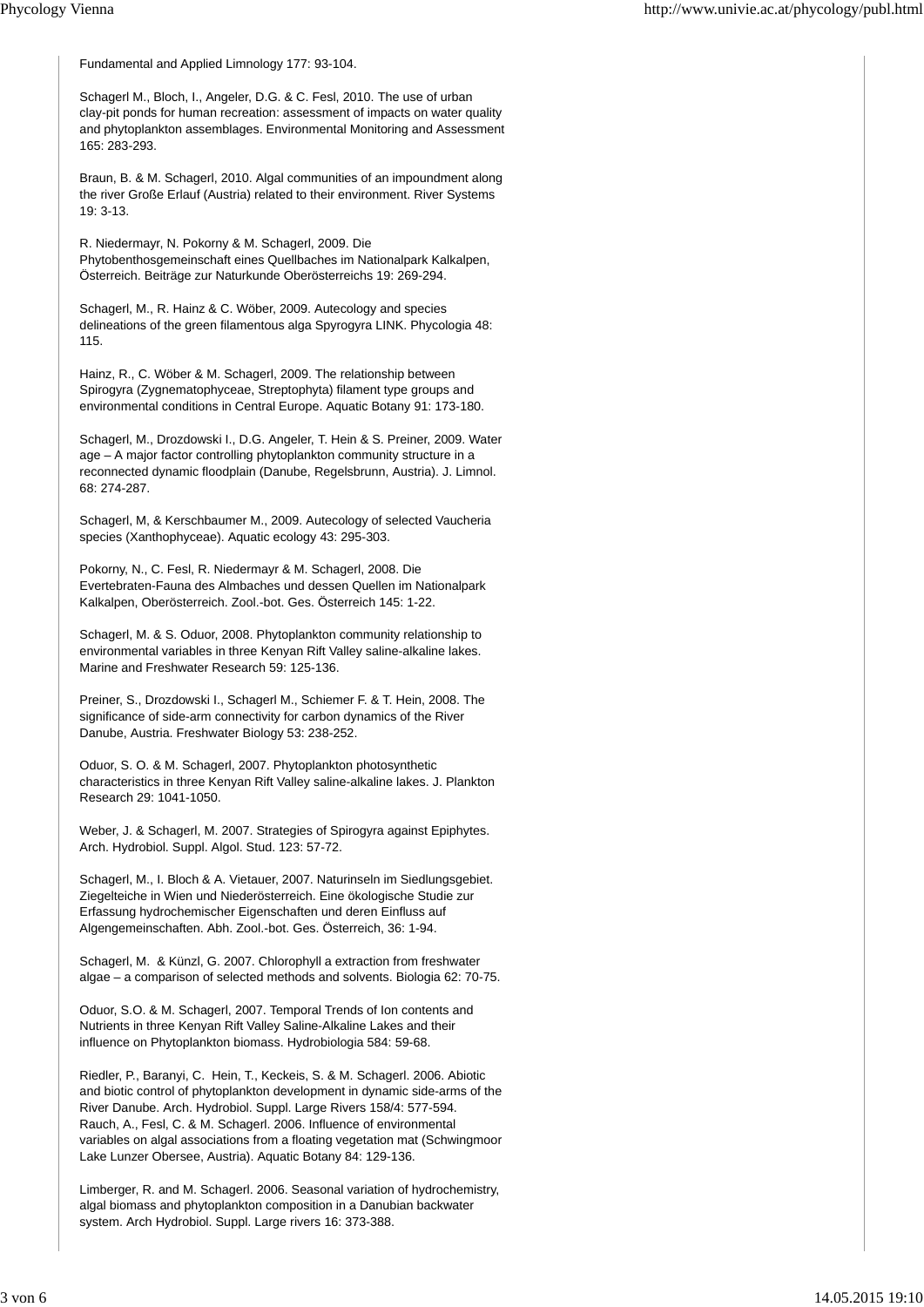Schagerl, M. & Müller, B. 2006. Acclimation of lipophilic pigments to different light intensities in four freshwater cyanobacteria. J. Plant Physiol. 163: 709-716.

Ruzicka, K., Fesl C. & Schagerl, M. 2006. Influence of environmental variables on the temporal and spatial distribution of phytoplankton species in a dystrophic and meromictic lake (Lunzer Obersee, Austria). Arch. Hydrobiol. Suppl. Algol. Stud. 115: 101-114.

Ruzicka, K. & Schagerl, M. 2004. Hydrochemie und Phytoplanktongemeinschaften des Lunzer Obersees (Niederösterreich). Linzer Biol. Beiträge 36: 1317-1337.

Schagerl, M., Riedler P. & A. Wittmann, 2004. Der Einfluß der Öffnungsmaßnahmen auf die Phytoplanktongemeinschaft im Regelsbrunner Altarmsystem. In: Schiemer, F. & W. Reckendorfer (Eds). Das Donau-Restaurierungsprojekt – Ökologische Auswirkungen. Abh. Zool.-Bot. Ges. Österr. 34: 47-66.

Müller, B. & M. Schagerl, 2004. Primary productivity and photoacclimation in cyanobacteria – a comparison of carbon fixation, oxygen evolution and in vivo fluorescence. Arch. Hydrobiol. Suppl. Algol. Studies 113: 143-157.

Limberger, R., C. Fesl & M. Schagerl. 2004. Phytoplankton community structure in a Danubian backwater system: Response to environmental factors. Arch. Hydrobiol. 161: 181-198.

Berger, J. & M. Schagerl, 2004. Allelopathic activity of Characeae. Biologia 59: 9-15.

Rauch, A. & M. Schagerl, 2003. Ein Beitrag zur Algenflora des Schwingrasens am Lunzer Obersee (Österreich). Verh. Zoll.-Bot. Ges. Österreich 140: 67-92.

Berger, J. & M. Schagerl, 2003. Allelopathic activity of Chara aspera. Hydrobiologia 501:509-515.

Schagerl, M. & Oduor, S.O., 2003. On the limnology of Lake Baringo (Kenya): II. Pelagic Primary Production and Algal Composition of Lake Baringo, Kenya. Hydrobiologia 506-509: 297-303.

Oduor, S.O., Schagerl, M. & Mathooko, J. M., 2003. On the limnology of Lake Baringo (Kenya): I.Temporal physico-chemical dynamics. Hydrobiologia 506-509: 121-127.

Artmann, U., J.A. Waringer & M. Schagerl, 2003. Algal biomass and allochthonous input of coarse particulate organic matter in a low-order sandstone stream (Weidlingbach, Lower Austria). Limnologica 33: 77-91.

Müllner, A. & M. Schagerl, 2003. Abundance and distribution of the phytobenthic community in an alpine gravel brook. Internat. Rev. Hydrobiol. 88: 243-254.

Schagerl, M., K. Donabaum & C. Pichler, 2003. Patterns of major photosynthetic pigments in freshwater algae. 2. Dinophyta, Euglenophyta, Chlorophyta. Int. J. Limnol. 39: 49-62.

Schagerl, M. & K. Donabaum, 2003. Patterns of major photosynthetic pigments in freshwater algae. 1. Cyanoprokaryota, Rhodophyta and Cryptophyta. Int. J. Limnol. 39: 35-47.

Angeler, D.G., G. Garcia & M. Schagerl, 2002. Heterotrophic euglenoid flagellates from the Sierra Nevada Natural Park area (Southern Spain). Cryptogamie, Algol. 23: 311-332.

Angeler, D.G., M. Schagerl & A.N. Müllner, 2002. Taxonomic comments on the genus Meniodium (Euglenozoa), with a description of Meniodium intermedium sp. nov. Europ. J. Protistol. 38: 393-404.

Schagerl, M., I. Unterrieder & D.G. Angeler, 2002. Allelopathic interactions among cyanoprokaryota and other algae originating from Lake Neusiedlersee (Austria). Internat. Rev. Hydrobiol. 87: 365 - 374.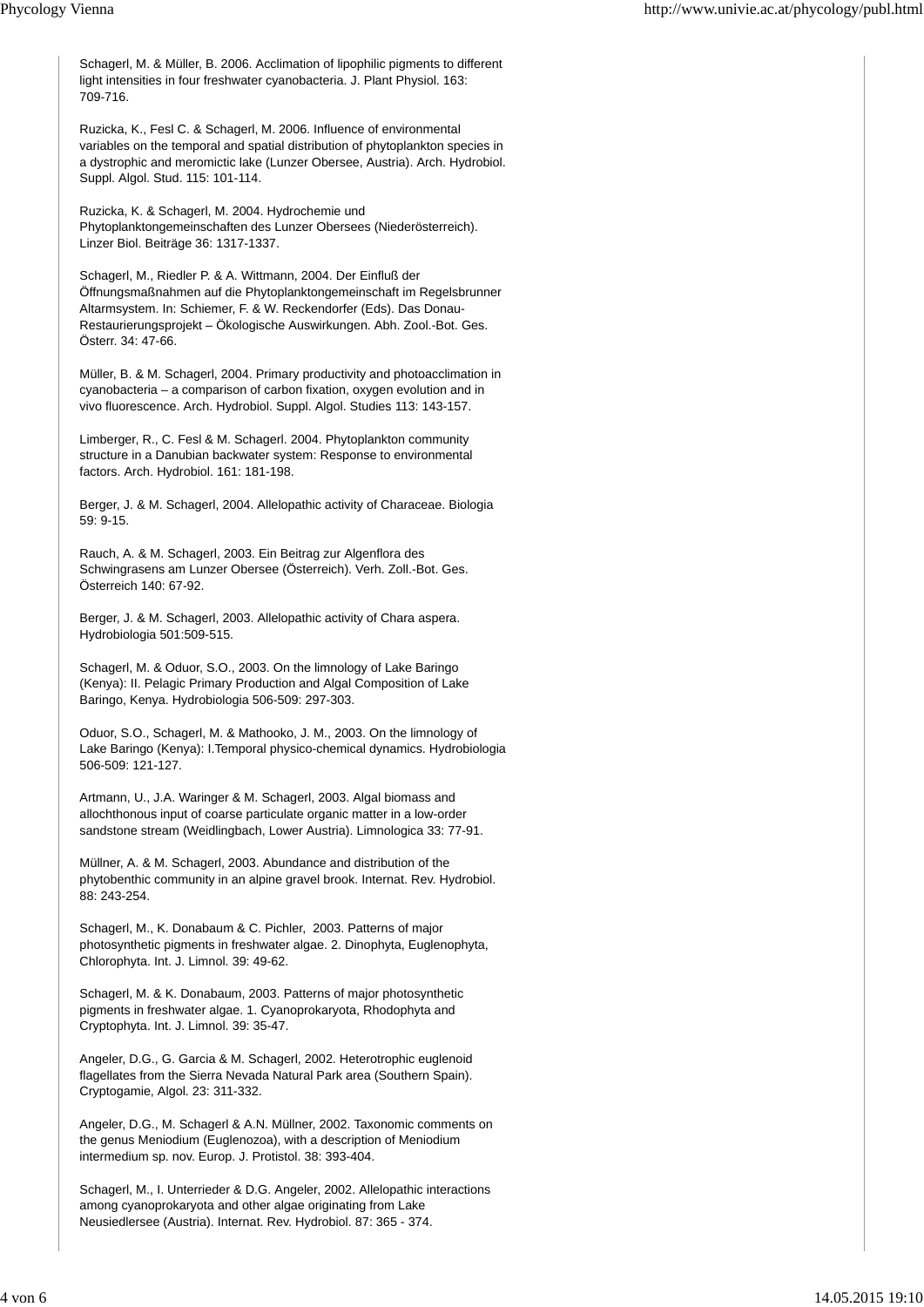Schagerl, M., K. Donabaum & P. Riedler, 2001. Flora der Salzgewässer. In: Blab, A. & G. Wolfram (Eds.): Salzlebensräume in Österreich, Monographien UBA im Eigenverlag, in press.

Schagerl, M., G. Wolfram & K. Donabaum, 2001. Der Chemismus der Salzgewässer. In: Blab, A. & G. Wolfram (Eds.): Salzlebensräume in Österreich, Monographien UBA im Eigenverlag, in press.

Schagerl, M., I. Unterrieder & D.G Angeler, 2001. Allelopathic interactions among *Anabaena torulosa* (Cyanoprokaryota) and other algae isolated from lake Neusiedlersee (Austria). Arch. Hydrobiol. Suppl. Algol. Studies. 103:117-130.

Waringer-Löschenkohl, A. & M. Schagerl, 2001. Algal exploitation by tadpoles - an experimental approach. Internat. Rev. Hydrobiol. 86: 105-125.

Schagerl, M. & P. Riedler, 2000. Phytoplanktonzusammensetzung in der Regelsbrunner Au. Verh. Abh. Zool.-bot. Ges. Österreich 31: 43-62.

Schagerl, M. & C. Pichler, 2000. Pigment composition of freshwater Charophyceae. Aquatic botany 67: 117-129.

Wolfram, G., K. Donabaum, M. Schagerl, V. Kowarc, 1999. The zoobenthic community of shallow salt pans in Austria – preliminary results on phenology and the impact of salinity on benthic invertebrates. Hydrobiologia 408/409: 193-202.

Riedler, P., K. Abderrahhim, U. Artmann, S. Hordinsky, F. Huber, S. Kargl, N. Mandl, M. Schagerl, 1999. Benthische und pelagische Primärproduktion im Regelsbrunner Altarmsystem. Linzer biol. Beitr. 31/2: 763-781.

Angeler, D.G., A.N. Müllner & M. Schagerl, 1999. Comparative ultrastructure and Nucleus of *Distigma* (Euglenozoa) – systematic implications. Eur. J. Protistol. 35(3): 309-318

 Donabaum, K., M. Schagerl & M.T. Dokulil, 1999. Integrated lake management to restore macrophyte domination. Hydrobiologia 395/396: 87-97.

Angeler, D.G., M. Schagerl, & A.W. Coleman, 1999. Phylogenetical relationships between subpopulations of *Eudorina elegans* (Volvocales, Chlorophyta) inferred from molecular and biochemical data. J. Phycol. 35: 815-823.

Schagerl, M., K. Donabaum, M. Dokulil, P. Riedler, 1999. Restauration of "Alte Donau" - a backwater in Vienna used as recreation area. Acta agronomica Òváriensis 41/1: 51-60.

Hein, T., G. Heiler, D. Pennetzdorfer, P. Riedler, M. Schagerl, F. Schiemer, 1999. The Danube restoration project: functional aspects and planktonic productivity in the floodplain system. Regulated Rivers: Res. Mgmt. 15: 259-270.

Schagerl, M., D.G. Angeler & A.W. Coleman, 1999. Infraspecific phylogeny of *Pandorina morum* (Volvocales, Chlorophyta) inferred from molecular, biochemical and traditional data. Eur. J. Phycol. 34: 87-93.

Schagerl, M. & K. Donabaum, 1999. Aufwuchsalgen im Donaustrom bei Klosterneuburg bei Wien (Österreich). Verh. Zool.-bot. Ges. Österr. 135: 205-230.

Riedler, P. & M. Schagerl, 1998. Pelagic primary production and related parameters in the river Danube near Vienna (Austria). Arch. Hydrobiol. Suppl. 115/2, Large Rivers 11: 139-151.

Schagerl, M. & K. Donabaum, 1998. Epilithic algal communities upon natural and artificial substrata in River Danube near Vienna (Austria). Arch. Hydrobiol. Suppl. 115/2, Large Rivers 11: 153-165.

Angeler, D.G., M. Schagerl, & A.W. Coleman, 1998. Does the intraspecific disjunct occurence of the carotenoid loroxanthin reflect phylogenetical relationships within syngens of *Pandorina morum* Bory (Volvocales, Chlorophyta)? Biologia, Bratislava 53: 567-575.